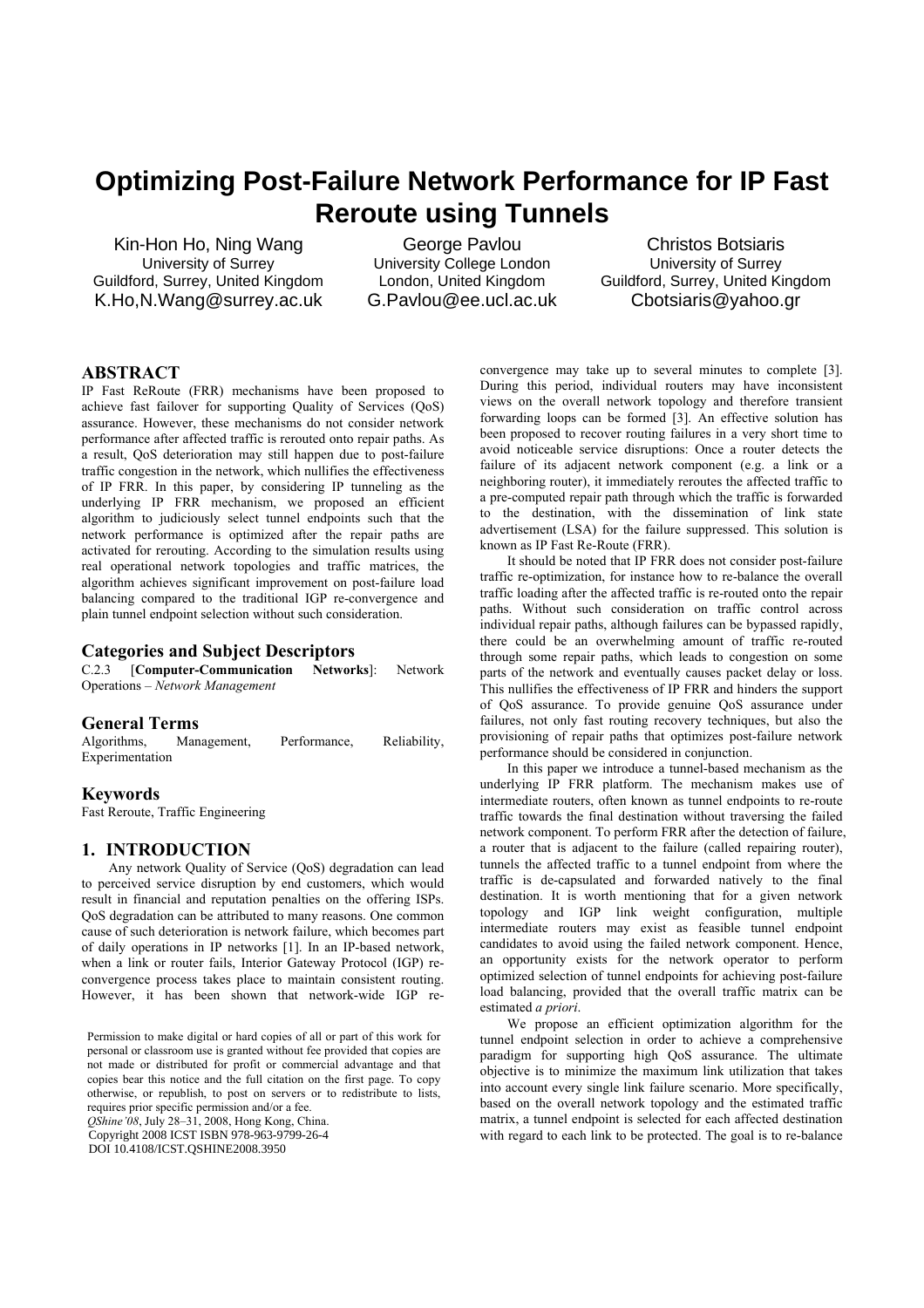the overall traffic loading after the traffic is rerouted over the repair paths. All the selected tunnel endpoints need to be preconfigured by the network operator at each individual repairing router such that they can be immediately activated once the failure of the protected network component is detected. We evaluate our tunnel endpoint selection algorithm by simulation using real operational network topologies and traffic matrices. The evaluation shows that our algorithm achieves significant improvement on post-failure load balancing compared to the traditional IGP re-convergence and also plain tunnel endpoint selection without such consideration.

The paper is organized as follows. The next section presents several existing IP FRR mechanisms. In Section 3, we introduce our proposed tunnel-based IP FRR mechanism with an illustrative example. The tunnel endpoint selection problem and our proposed algorithm for solving this problem are discussed in Section 4. In Section 5 and 6, we present evaluation methodology and results respectively. Finally, we conclude the paper in Section 7.

## **2. IP FRR STATE OF THE ART**

In this section, we briefly introduce several IP FRR mechanisms are currently being investigated by the IETF.

#### **2.1 Loop-free Alternate**

In the Loop-free Alternate (LFA) scheme [4], when a *direct* neighbor of the repairing router has a native IGP path to the destination without traversing the protected network component, the repairing node can directly forward the affected traffic to that neighbor for achieving FRR when the failure of the protected network component is detected. A necessary condition for a neighbor to become a feasible candidate for achieving FRR is that this neighbor should not return the traffic back to the repairing router when the traffic is being delivered to the destination.

## **2.2 Tunneling**

Apart from direct neighbors, a router that is more than one hop away from the repairing router can also be used for FRR. If none of the direct neighbors are feasible, the repairing router can send the traffic via an IP tunnel to a remote point in the network which has native IGP paths to the destination without traversing the protected link [5]. This remote router is called tunnel endpoint. In order to increase the failure protection coverage, the authors of [5] also proposed some advanced forwarding mechanisms such as directed forwarding in conjunction with IP tunnels.

#### **2.3 Not-via Addresses**

Not-via [6] uses special IP addresses assigned to each protected interface. The semantics of a not-via address is that "a packet addressed to a not-via address must be delivered to the router advertising that address, not via the protected component with which that address is associated". When a failure occurs, the repairing router encapsulates the packet to a not-via address of the protected interface. From the not-via address, the routers along the repair path can know to which next-hop they must deliver the packet in order to avoid traversing the failed interface. Not-via can always guarantee full failure protection, meaning that FRR is available for any destination under any single failure scenario, provided that there are not critical links whose failure will cause the network topology to be broken.

## **3. TUNNEL-BASED IP FAST REROUTE**

A generic tunnel-based IP FRR mechanism is proposed in this paper. This mechanism shares some similarity with the one proposed in [5] since both use tunnel encapsulation for implementing the repair path. However, there are several key differences. First of all, our mechanism allows the use of dedicated tunnel endpoints for the repair paths to different destinations, while the existing mechanism uses only a single tunnel endpoint for all the affected destinations. Our proposed per-destination based scheme, which has also been used by LFA and also [7], provides higher flexibility in provisioning repair paths. Furthermore, in our mechanism, a tunnel endpoint always forwards the traffic *natively* to the final destination without relying on the additional direct forwarding mechanism [5], which cannot be naturally supported by conventional IP routers.

## **3.1 Operations and Illustrative Example**

Our tunnel-based IP FRR mechanism allows repairing routers to be pre-configured with tunnel endpoints that are able to detour traffic from the protected link before reaching its final destination. The overall repair path consists of two shortest path segments: one from the repairing router to the tunnel endpoint (the tunnel) and the other from the tunnel endpoint to the final destination. Fig. 1 illustrates this rerouting operation.



**Figure 1. Repair path using the tunnel-based IP FRR mechanism** 



 **Figure 2. Example of the tunnel-based IP FRR mechanism** 

An example of our proposed scheme is illustrated in Fig. 2(a). Given the set of IGP link weights shown in the figure, the shortest path from router *A* to *F* is *A-B-C-F*. At router *A*, *D* can be selected as the tunnel endpoint for the repair path that protects link A-B with regard to the traffic towards *F*. In case link *A*-*B* fails, the repairing router *A* immediately re-routes the traffic away from *B* to the tunnel endpoint *D* via the IP tunnel (i.e. *A-D*). Next, *D* deencapsulates the packets and forwards the traffic natively to the final destination *F* based on the conventional IP shortest path routing (i.e. the path *D-C-F*). However, if link *D-C* becomes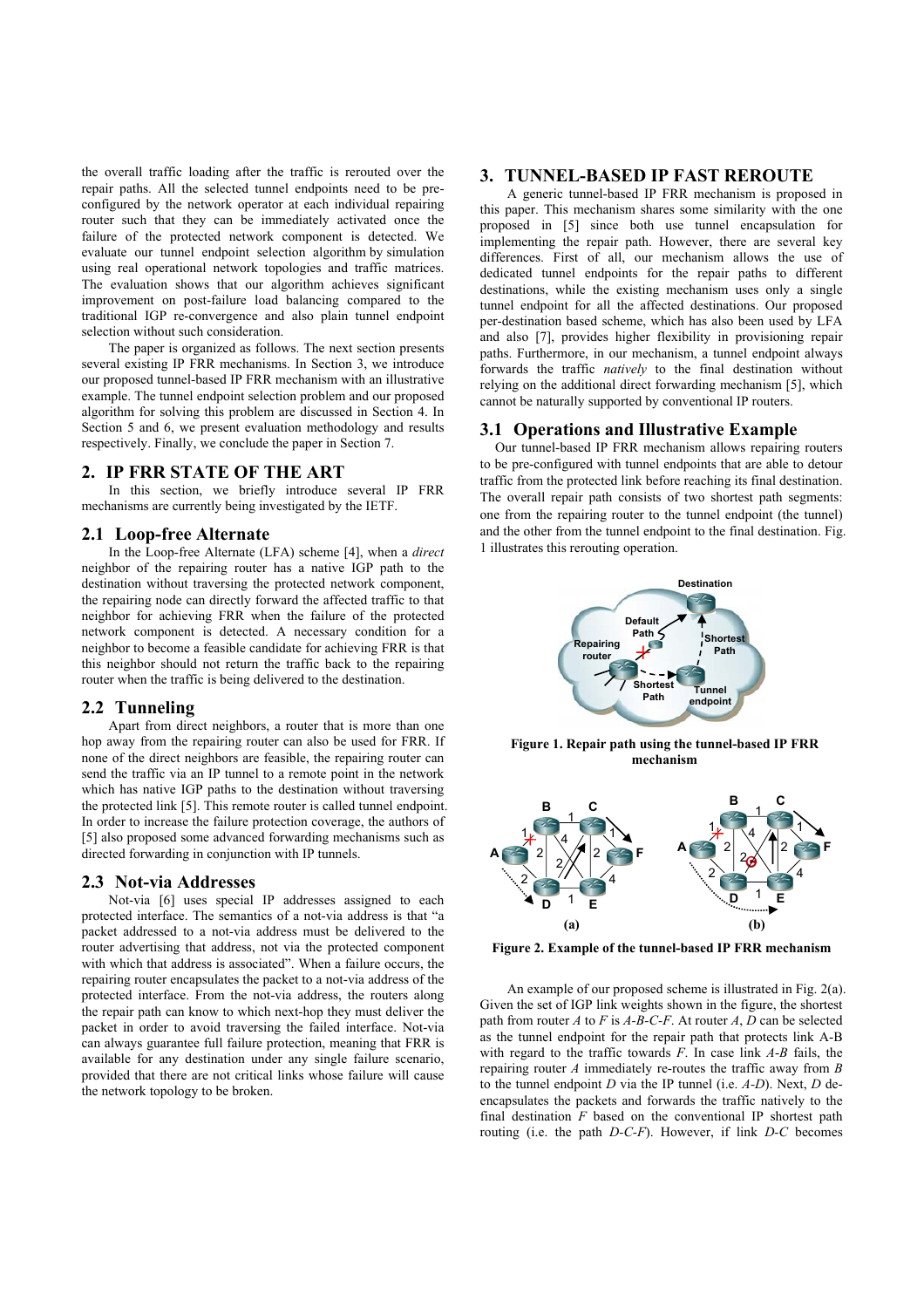congested due to the diversion of the affected traffic from the repairing router *A*, router *D* may not be a good choice of tunnel endpoint in the first place. To avoid potential post-failure congestion, router *E* may be used as the tunnel endpoint instead of *D*. In this case, as shown in Fig. 2(b), the traffic is effectively rerouted onto the repair path *A-D-E-C-F* without traversing link *D-C* that is prone to congestion. This example shows that our tunnelbased IP FRR scheme provides flexibility in optimizing postfailure network performance by judicious selection of tunnel endpoint. To achieve optimized post-failure traffic distribution with IP FRR, the network operator needs to obtain the following information *a priori* in order to perform optimized tunnel endpoint selection in an offline manner: the overall network topology including the IGP link weight setting, the forecasted traffic matrix and the distinct failure scenarios to be considered. This is similar to the input for the robust IGP traffic engineering [8].

## **4. TUNNEL ENDPOINT SELECTION**

#### **4.1 Problem Formulation**

Given a network topology with configured IGP link weights, for each link to be protected, the repairing router may have multiple choices for selecting tunnel endpoint, and each could result in different post-failure network utilization. To minimize the possibility of creating post-failure network congestion, it is important to judiciously pre-determine the best tunnel endpoint such that the overall load distribution in the network after failure is balanced. We name this *IP FRR tunnel endpoint selection problem*. We focus on single link failures [1] but the proposed scheme can be easily adapted to router failures as well.

We now formally define the tunnel endpoint selection problem. Let *G=(V,E)* represents a network topology with a set of routers *V* and a set of unidirectional edges *E* with  $e(x, y)$ representing the link connected from router *x* to *y*. Based on the configured IGP link weights, the shortest path from router  $x$  to  $y$  is denoted by  $x \to y$ . Let  $f_{x,y} \subseteq V \times V$  be the traffic that is sent from router *x* to destination *y*. Note that  $f_{x,y}$  includes not only the traffic that is locally originated from *x* but also from the other routers in the network which must traverse  $x$  before reaching  $y$ . The tunnel endpoint selection problem is as follows:

*For each adjacent link to be protected at each repairing router x, select a tunnel endpoint, denoted by*  $t_{xy}$  *for each affected destination y so that*  $f_{x,y}$  *will be rerouted over*  $x \rightarrow t_{x,y}$   $\rightarrow$ *y when the protected link fails. An affected destination means that the shortest path from the repairing router to it involves the protected link. The ultimate goal is to avoid post-failure network congestion on the repair path due to careless selection of tx,y.* 

We define Maximum Link Utilization (MLU) to be the utilization of the highest loaded link within the network. Under the failure of link  $e(u, v) \in E$ , let  $\mu_{u, v}$  be the post-failure MLU after router *u* has rerouted the traffic for all the affected destinations via the selected tunnel endpoints. Since the tunnel endpoint selection is performed for each protected link independently due to single link failure protection, the optimization objective of the tunnel endpoint selection problem is to minimize the post-failure MLU for each of these scenarios, which is defined as

Minimize 
$$
\mu_{x,y} \quad \forall e(x,y) \in E
$$

## **4.2 Heuristic Algorithm**

We propose a two-phase efficient algorithm for solving the tunnel endpoint selection problem.

## *4.2.1 Phase 1: Feasible Tunnel Endpoint Filtering*

Although any router in the network could be considered as tunnel endpoint candidate, some may cause forwarding loops and therefore are infeasible. The first step of our algorithm is to identify all the feasible tunnel endpoints for each protected link by its repairing router with regard to each affected destination. Let  $u$  and  $v$  be the head (i.e. repairing) and tail router of the link  $e(u, v)$  to be protected respectively, *d* be the destination router,  $w(u, v)$ *v)* be the IGP weight of link connecting from router *u* to *v*, and finally *dist(x, y)* be the total IGP cost of  $x \rightarrow y$ . If a router is a feasible tunnel endpoint, two necessary conditions must be met:

*Constraint 1 (Not hidden behind repairing node)***:** For any router *o* in the network to be a feasible tunnel endpoint for *u* to reach destination *d*, *u* must *not* be on  $o \rightarrow d$ . That is:

$$
dist(o, u) + dist(u, d) > dist(o, d)
$$

*Example*: In Fig.  $3(a)^1$ , router *a* is an infeasible tunnel endpoint candidate for the protected link *u-v* with regard to the destination *d*. This is because once packets are de-capsulated at *a*, they will be attracted back to the repairing router *u* on their way to *d*. Router *b* is a feasible candidate since  $b \rightarrow d$  does not involve the protected link.



*Constraint 2 (Not hidden behind tail of protected link)***:** For router *o* in the network to be a feasible tunnel endpoint candidate for *u* to reach *d*, *v* must not be on  $u \rightarrow o$ , i.e.

$$
w(u, v) + dist(v, o) > dist(u, o)
$$

*Example***:** In Fig. 3(b), router *a* is an infeasible tunnel endpoint candidate for the protected link *u-v* with regard to the destination *d*. This is because the tunnel from the repairing router *u* to *a* still

j

<sup>&</sup>lt;sup>1</sup> The dash lines in the figure indicate shortest IGP paths, which means the two routers are not necessarily connected physically.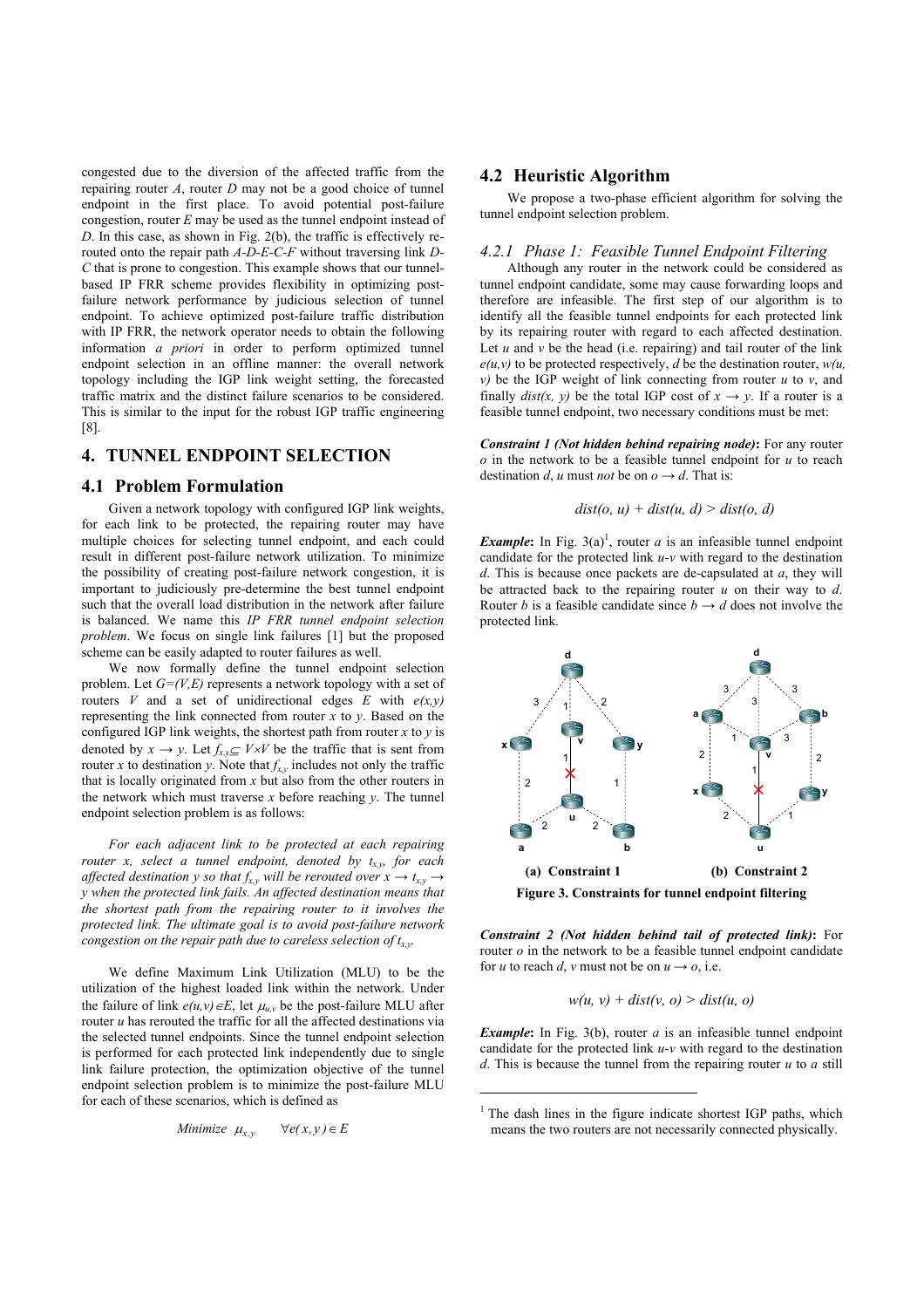traverses the protected link. Router *b* is a feasible candidate since  $u \rightarrow b$  does not involve the protected link.

#### *4.2.2 Phase 2: Tunnel Endpoint Selection*

Given the set of feasible tunnel endpoints identified in the first phase, the second phase of the algorithm is to select the best tunnel endpoint such that the overall post-failure MLU under the considered link protection scenario is minimized. The basic idea of the second phase is to first identify all the affected destinations for each of the adjacent links to be protected. Then, for each of these destinations, select the best feasible tunnel endpoint in a greedy fashion with the objective to minimize the corresponding MLU assuming the failure of the protected link. The detailed steps of the algorithm are as follows.

**Input 1:** A set of feasible tunnel endpoints to each affected destination for each protected link.

**Input 2:** Network topology and traffic matrix.

- Step 1: Set  $\Omega$  to be the current network (normal) status.
- Step 2: For router  $x$ , consider a directly attached link to be protected.
- Step 3: Identify all destinations  $y \in V$  where the shortest paths *x*  $\rightarrow$  *y* traverse the protected link. Then, remove their traffic  $f_{x,y}$  from  $x \rightarrow y$ .
- Step 4: Sort all the destinations in descending order according to their associated traffic volume  $f_{x,y}$ .
- Step 5: For each destination *y* in that order,
	- if there exist feasible tunnel endpoints for *y*, then − try to route *fx,y* to the destination via each of the feasible tunnel endpoints independently and records

the corresponding post-failure MLU.

− select the one that results in the least MLU as the tunnel endpoint  $t_{x,y}$ .

− update the network by routing  $f_{x,y}$  over  $x \to t_{x,y} \to y$ .

- Step 6: Restore the current network status to  $\Omega$ .
- Step 7: Go to step 3 to consider the next adjacent link to be protected until all the adjacent links of router *x* have been processed.

## **4.3 Illustrative Example of the Algorithm**

We illustrate the operations of our algorithm using an example in Fig. 4. We consider router *A* in the network to be the repairing router of its two directly attached links *A-B* and *A-D*. *A*'s routing table in the normal state is also shown.

The algorithm starts with identifying all the feasible tunnel endpoints to each affected destination according to the two filtering criteria. Fig. 5 shows all feasible tunnel endpoints for each destination at router *A* to protect each of its adjacent links. This procedure repeats at each router in the network for every destination.

The next step of the algorithm is tunnel endpoint selection to achieve post-failure load balancing. Given the set of feasible tunnel endpoints, the algorithm proceeds as follows. First of all, consider an adjacent link of the repairing router to be protected, e.g. link *A-B* by router *A*. In this case, traffic for *B*, *C* and *F* is affected as their shortest paths traverse the link. Given  $f_{AB}$ ,  $f_{AC}$ and  $f_{AF}$ , the algorithm removes these traffic from the network and then performs a sorting according to their traffic volume. Assuming that the sorting order is  $f_{A,F}$ ,  $f_{A,C}$ ,  $f_{A,B}$ . For the first

destination in that order (i.e. *F*), the algorithm selects between *D* and *E* as the tunnel endpoint. By trying each of these tunnel endpoints one at a time over the corresponding repair paths (i.e. *A*  $\rightarrow$  *D*  $\rightarrow$  *C*  $\rightarrow$  *F* and *A*  $\rightarrow$  *D*  $\rightarrow$  *E*  $\rightarrow$  *C*  $\rightarrow$  *F* respectively), the one that results in the least MLU is selected. If, for example, *D* is selected,  $f_{AF}$  will be rerouted in the network over  $A \rightarrow D \rightarrow C \rightarrow$ *F*. Given this updated network topology, the next destination *C* is tried using the above procedure until the last destination *B* has been considered. Fig. 5 shows an example of the final tunnel endpoint selection result.



 **Figure 4. Network topology and routing table of router** *A*

| <b>Protected</b><br>link | <b>Dest</b> | <b>Feasible tunnel</b><br>endpoints | <b>Selected tunnel</b><br>endpoint |
|--------------------------|-------------|-------------------------------------|------------------------------------|
| $A - B$                  |             | $D$ or $E$                          |                                    |
|                          |             | $D$ or $E$                          |                                    |
|                          |             | $D$ or $E$                          |                                    |
| $A-D$                    |             | B or $C$ or $F$                     |                                    |
|                          |             | $B$ or $C$ or $F$                   |                                    |

| Figure 5. Example of tunnel endpoint selection |  |  |
|------------------------------------------------|--|--|
|                                                |  |  |

# **5. EVALUATION METHODOLOGY**

## **5.1 Network Topology and Traffic Matrices**

Our evaluation uses the topologies and traffic matrices from two real operational networks: GEANT [9] and Abilene [10]. The GEANT network topology consists of 23 PoP routers and 74 unidirectional links, while Abilene consists of 11 routers and 28 unidirectional links. We use real traffic matrices for these two operational networks which are available from [11].

## **5.2 Performance Metrics**

The following performance metrics are considered:

#### *5.2.1 Fast Reroute Coverage*

It indicates the coverage of failure protection by the proposed tunnel-based IP FRR mechanism. We use the following metrics defined in [3]:

- <sup>z</sup> **(FC-1) The percentage of links which can be fully protected for all destinations**: a link is said to be fully protected for all destinations only if every affected destination has at least one feasible tunnel endpoint.
- <sup>z</sup> **(FC-2) The percentage of destinations which can be fully protected for all single link failure scenarios:** a destination is said to be protected for all link failures if there exist at least one feasible tunnel endpoint for every link failure that affects the destination.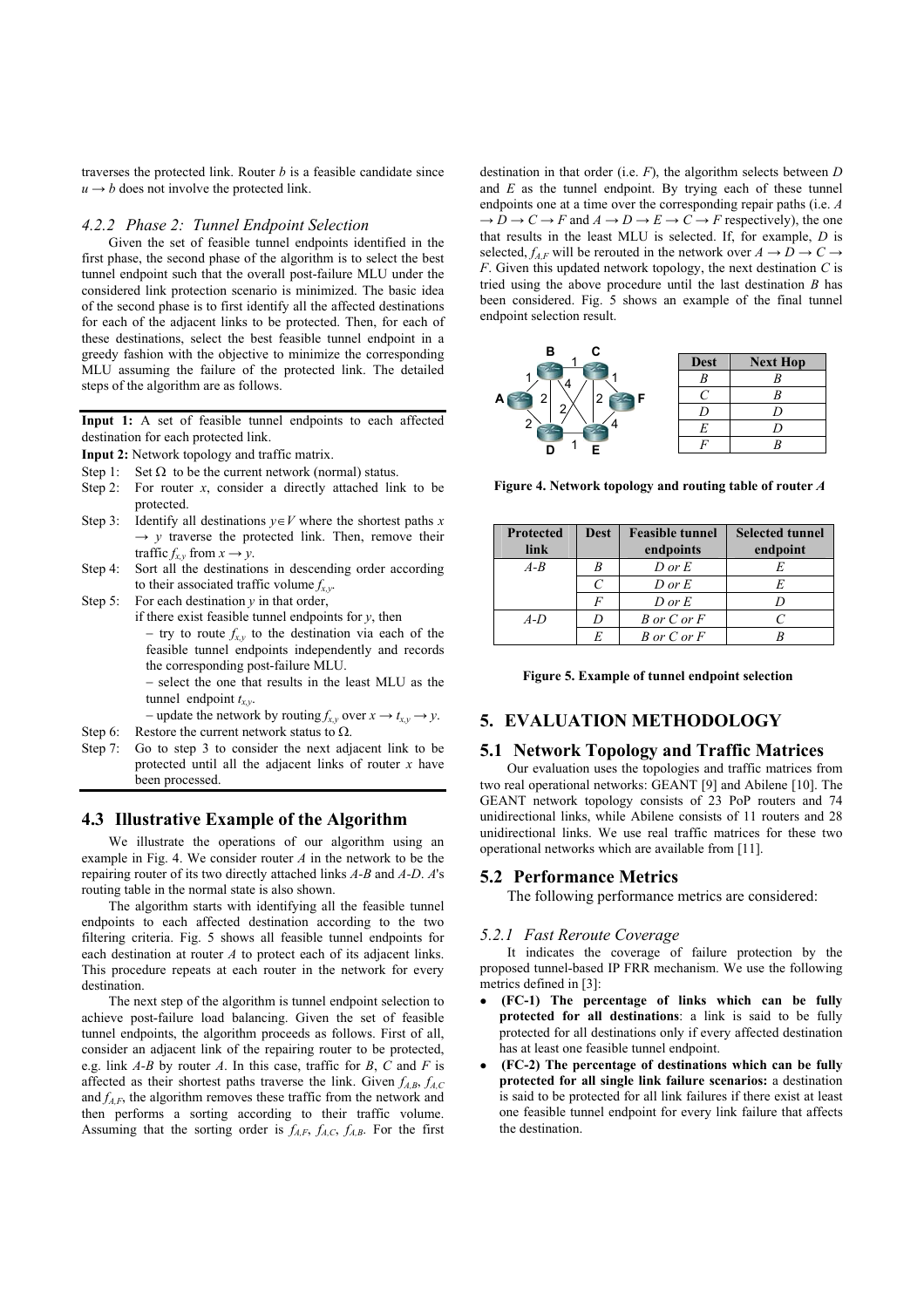<sup>z</sup> **(FC-3) For all destinations and for all link failures, the percentage of the total potential failure cases which are protected.** This examines the overall "best effort" protection.

#### *5.2.2 Post-Failure Maximum Link Utilization*

For simplicity we assume each network link has equal chance to fail, but with no simultaneous failures of multiple links. We then consider the worst-case (i.e. highest) post-failure MLU among all the single link failure scenarios. Note that if a link cannot be fully protected for all destinations, we assume IP reconvergence will handle this type of link failure instead. Therefore, the worst-case post-failure MLU could be the result of our tunnel-based IP FRR mechanism or IGP re-convergence.

### **5.3 Approaches for Performance Comparison**

We consider the following approaches in our evaluation of post-failure network utilization:

- IGP-RCVG: This approach relies on IGP re-convergence to recover routing failures. It is thus a basic and reactive approach that handles link failures without considering IP FRR.
- **FRR-G:** This approach adopts the tunneling mechanism for IP FRR in conjunction with our proposed tunnel endpoint selection algorithm. It is thus the approach that considers both fast routing failure recovery and post-failure load balancing.
- **FRR-R:** This approach is similar to the FRR-G except that the tunnel endpoint selection is purely done *randomly*. It can be regarded as the approach that aims to achieve fast recovery from routing failure only, without considering post-failure load balancing. Note that, as random selection may produce results with different worst-case MLU, we take an average of 10 independent trials.

## **5.4 IGP Link Weights**

For each of the approaches above, the following IGP link weights are used in our evaluation:

- Actual: Actual link weight in real operational networks.
- **Uniform:** Homogeneous link weight.
- **InvCap:** Link weights proportional to inverse capacity.
- <sup>z</sup> **TE-Optimized:** Taking as input a traffic matrix, link weight is optimized with the objective of minimizing the network cost, as proposed by Fortz & Thorup [8]. We use the TOTEM toolbox [11], which has the implementation of their local search heuristic, to generate the link weight.

## **6. RESULTS**

## **6.1 Fast Reroute Coverage**

For the TE-optimized link weight scenario, we further tested three traffic matrices with different levels of traffic intensity under normal network conditions (i.e. low, medium and high). Therefore, the link weights used for the three traffic scenarios may be different.

From the results in Table 1 for the GEANT network, we see that IGP link weight configuration plays an important role in influencing the degree of FRR coverage. This suggests that *the FRR coverage could be improved by optimizing IGP link weights*. As far as *FC-1* is concerned, our tunnel-based IP FRR mechanism can protect all affected destinations from most of the link failures. The percentage of destinations that can be protected by all link

**Table 1. Fast Reroute Coverage for GEANT** 

| Link weight         | $FC-1$ | $FC-2$ | $FC-3$  |
|---------------------|--------|--------|---------|
| Actual              | 94.6%  | 69.57% | 98.61%  |
| Uniform             | 100%   | 100%   | $100\%$ |
| <i>InvCap</i>       | 97.3%  | 60.87% | 98.22%  |
| TE-Optimized (low)  | 98.65% | 95.65% | 99.8%   |
| TE-Optimized (med)  | 98.65% | 39.13% | 97.23%  |
| TE-Optimized (high) | 100%   | 100%   | 100%    |

**Table 2. Fast Reroute Coverage for Abilene** 

| Link weight         | $FC-1$ | $FC-2$ | $FC-3$ |
|---------------------|--------|--------|--------|
| Actual              | 78.57% | 27.27% | 84.55% |
| Uniform             | 100%   | 100%   | 100%   |
| <b>InvCap</b>       | 100%   | 100%   | 100%   |
| TE-Optimized (low)  | 92.86% | 63.64% | 96.36% |
| TE-Optimized (med)  | 92.86% | 72.73% | 97.27% |
| TE-Optimized (high) | 89.29% | 54.55% | 94.55% |

failures (*FC-2*) as well as *FC-3* is also high in general. These results show that the proposed tunnel-based IP FRR mechanism is effective.

For the TE-optimized link weight scenario, although the same algorithm is used, the results based on different traffic matrices can lead to different degree of FRR coverage. This implies that *there may be a tradeoff between traffic performance and effectiveness of IP FRR in which achieving near-optimal network performance comes at the expense of low degree of failure protection by IP FRR*.

For the Abilene network, we found that the results are similar to those of the GEANT network except that the degree of FRR coverage is in general lower, mainly due to small average node degree of the topology which reduces the number of feasible tunnel endpoints.

We also observed an interesting result from both tables that homogeneous link weight can always achieve full FRR coverage in general. This suggests that *there exist at least a set of link weights that can always achieve full FRR coverage by using the proposed tunneling mechanism*. An analytical proof for this is given in the Appendix.

For the results in Table 1 and 2, we see that full FRR coverage cannot be achieved under some network configuration scenarios. We believe that there are two primary reasons that can influence the FRR coverage: IGP link weights and topology connectivity. For IGP link weights, we have already demonstrated its effects in Table 1 and 2. On the topology connectivity side, a straightforward approach is to add more links in order to enrich the overall network connectivity. A natural hypothesis is that adding links to the network increases the chance in finding feasible tunnel endpoints, thereby improving the FRR coverage.

By using BRITE [2], we generate a large-scale network topology with 50 routers and 200 unidirectional links. For the purpose of demonstration, we assume that link capacity is randomly generated and InvCap link weight setting is used. Links are added to the base network following the Waxman's model, i.e. links are added between routers that are closest to each other if there were not any link exist.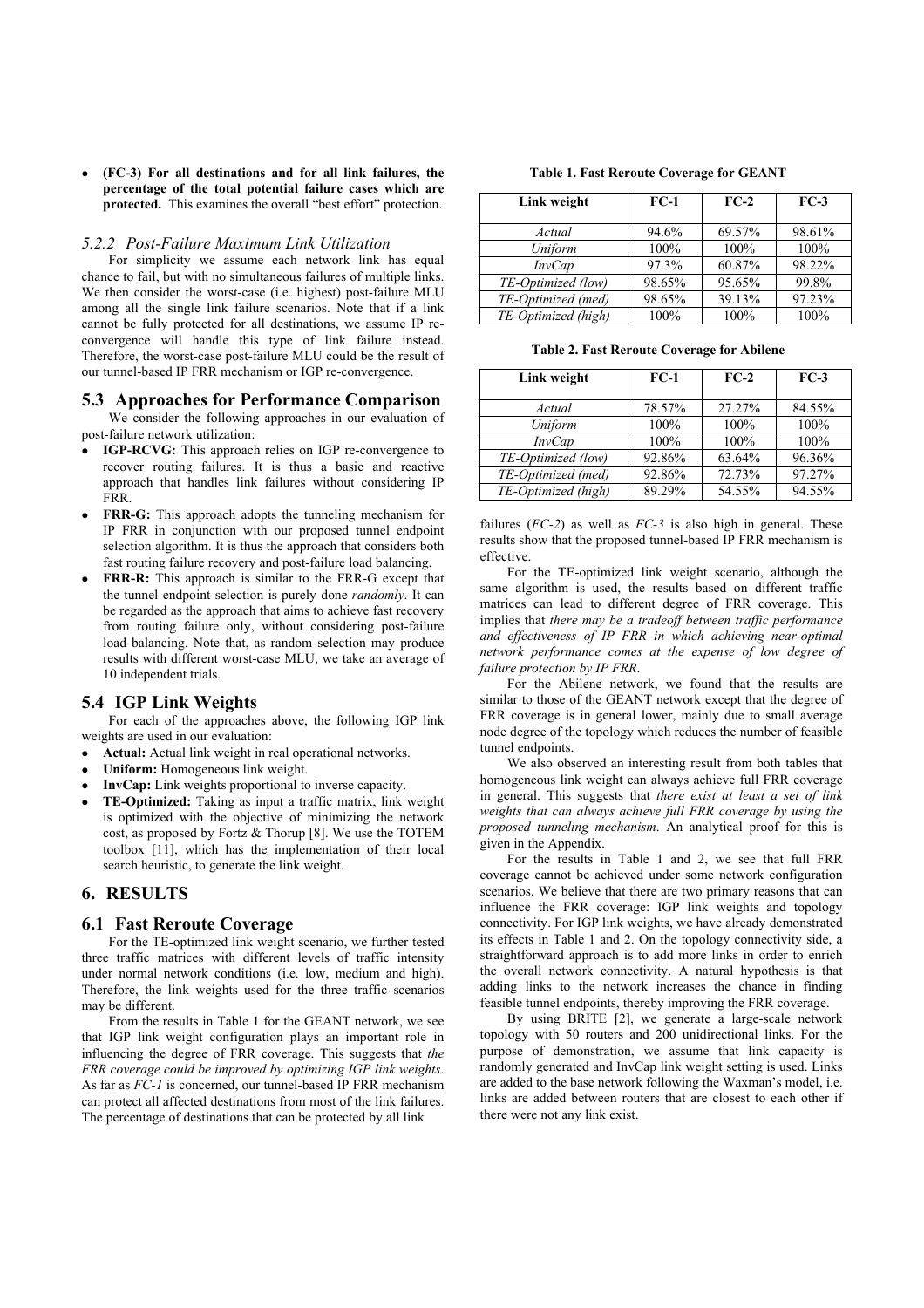**Table 3. Network topology expansion** 

| <b>Network</b>  | FC-1                     | $FC-2$                | $FC-3$             | Worst-case      |
|-----------------|--------------------------|-----------------------|--------------------|-----------------|
| <b>Topology</b> |                          |                       |                    | MLU             |
| Base            | 99.5%                    | 98%                   | 99.96%             | 172%            |
| $+6$ links      | $99.03\%$                | $86\%$ J              | $99.71\%$          | $134\%$ 1       |
| $+12$ links     | 99.06% $\blacksquare$    | $80\%$ $\blacksquare$ | $99.59\%$ <b>L</b> | 93%<br><b>f</b> |
| $+16$ links     | $99.07\%$ $\blacksquare$ | 84% $\blacksquare$    | $99.67\%$          | 93%             |

Table 3 shows the FC-1, FC-2, FC-3 and worst-case MLU with different number of links added onto the base network topology. An interesting result is that when adding 6, 12 or 16 links to the network, all the values of FC-1, FC-2 and FC-3 decrease compared to those for the base topology. This reveals that *adding more links to the network does not guarantee the improvement of FRR failure protection coverage. Instead, this could make the performance even worse*. These results refute the original hypothesis. Nevertheless, the worst-case MLU is improved as more capacity is available in the network.

## **6.2 Post-Failure Load Balancing**

Having evaluated the FRR coverage achieved by the proposed tunnel-based IP FRR mechanism, we proceed to investigate how different approaches in Section 5.3 perform in terms of post-failure network utilization. Fig. 6 shows the worstcase MLU among all the link failures.

An overall picture of Fig. 6 indicates that the FRR-G approach performs much better than the IGP-RCVG approach. This means that using IP FRR via tunneling together with judicious tunnel endpoint selection can achieve significant performance improvement over the traditional IGP reconvergence. The gain includes not only very high FRR coverage for failure protection but also minimized possibility of experiencing post-failure network congestion. On the other hand, imprudent tunnel endpoint selection can cause severe congestion after the affected traffic is diverted onto the randomly selected tunnel endpoint. As a result, packets may still be discarded even though routing failures can be recovered rapidly, thereby not able to guarantee comprehensive QoS assurance.

However, under some scenarios in Fig. 6, the FRR-G approach has the same performance to the IGP-RCVG or even the FRR-R approach. This is partly due to the reason that, under failure of some links, there does not exist any feasible tunnel endpoint for some destinations. As a result, FRR is not used when *any* of these link failures occurs and the traditional IGP reconvergence takes place instead. However, we observed that one of these link failures has caused the highest utilization. This explains why the worst-case MLU of both approaches is the same as they both account for the same highest utilization based on the traditional IP re-convergence.

Another interesting result is shown in Fig. 6(d) Abilene network. For the TE-optimized link weight, the worst-case MLU based on the high-loaded traffic matrix is surprisingly lower than those based on the low- and medium-loaded ones. In general, the higher the traffic load is, the highest the link utilization. However, this abnormal phenomenon implies that the link weight that is well optimized only for the normal network condition could perform poorly under link failures with IP FRR.

Based on the evaluation results in Table 1, 2 and Fig. 6, we conclude with the following observations. (i) The proposed tunnel-based IP FRR mechanism with judicious tunnel endpoint



**Figure 6. Post-failure network utilization under various IGP link weights (top: GEANT, bottom: Abilene)**

selection can achieve both fast routing failure recovery and postfailure load balancing; (ii) Imprudent tunnel endpoint selection can easily cause severe congestion after failures and therefore reduces the effectiveness of IP FRR. Therefore, it is not advisable to deploy IP FRR only without considering how to control it to achieve post-failure load balancing; (iii) Link weights that are optimized for conventional traffic engineering under failure-free conditions may lead to lower FRR coverage and poor post-failure network utilization after affected traffic is re-routed onto the repair paths.

## **7. CONCLUSION**

Most of the current IP fast reroute mechanisms only focus on achieving rapid recovery from routing failures. However, they do not consider the network performance after failure when deployed in which case post-failure network congestion may be incurred. This paper investigated a tunnel-based IP fast reroute mechanism which takes this issue into account. An efficient tunnel endpoint selection algorithm is proposed to achieve post-failure load balancing. Our evaluation results based on real operational networks reveal that the tunneling mechanism with judicious